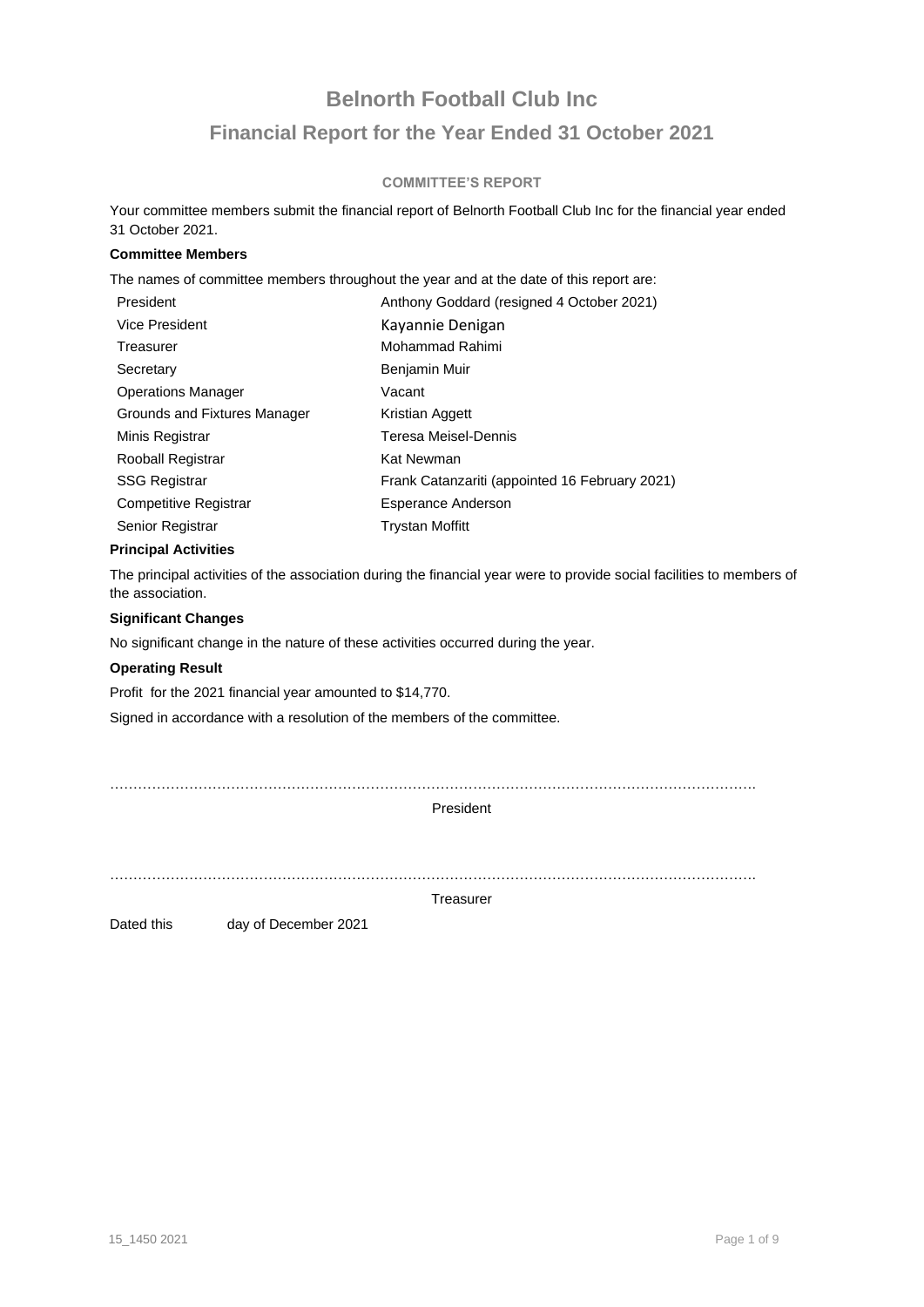|                                        | 2021<br>\$ | 2020<br>\$ |
|----------------------------------------|------------|------------|
| <b>INCOME</b>                          |            |            |
| Registration income                    | 184,731    | 171,793    |
| Registration refunds & rebates         | (7, 967)   | (46, 448)  |
|                                        | 176,765    | 125,345    |
| Canteen revenue                        | 5,182      | 4,500      |
| Rebel Sports commissions               | 8,099      | 18,726     |
| Sponsorship income                     | 2,033      |            |
| Other income                           | 6,860      | 1,738      |
| Interest received                      | 1,731      | 6,963      |
|                                        | 200,670    | 157,271    |
| <b>EXPENDITURE</b>                     |            |            |
| <b>Capital Football fees</b>           | 8,166      | 814        |
| Development expense                    | 11,771     | 7,017      |
| Equipment expense & Hire               | 34,819     | 11,271     |
| Ground hire, Management & Maintenance  | 86,205     | 86,205     |
| Referee fees                           | 31,895     | 22,223     |
| Trophies and presentation              |            | 7,947      |
| Other expense                          | 13,046     | 6,171      |
|                                        | 185,900    | 155,979    |
| Current year surplus before income tax |            |            |
| Income tax expense                     |            |            |
| Net current year surplus               | 14,770     | 1,292      |

# **INCOME AND EXPENDITURE STATEMENT FOR THE YEAR ENDED 31 OCTOBER 2021**

The accompanying notes form part of these financial statements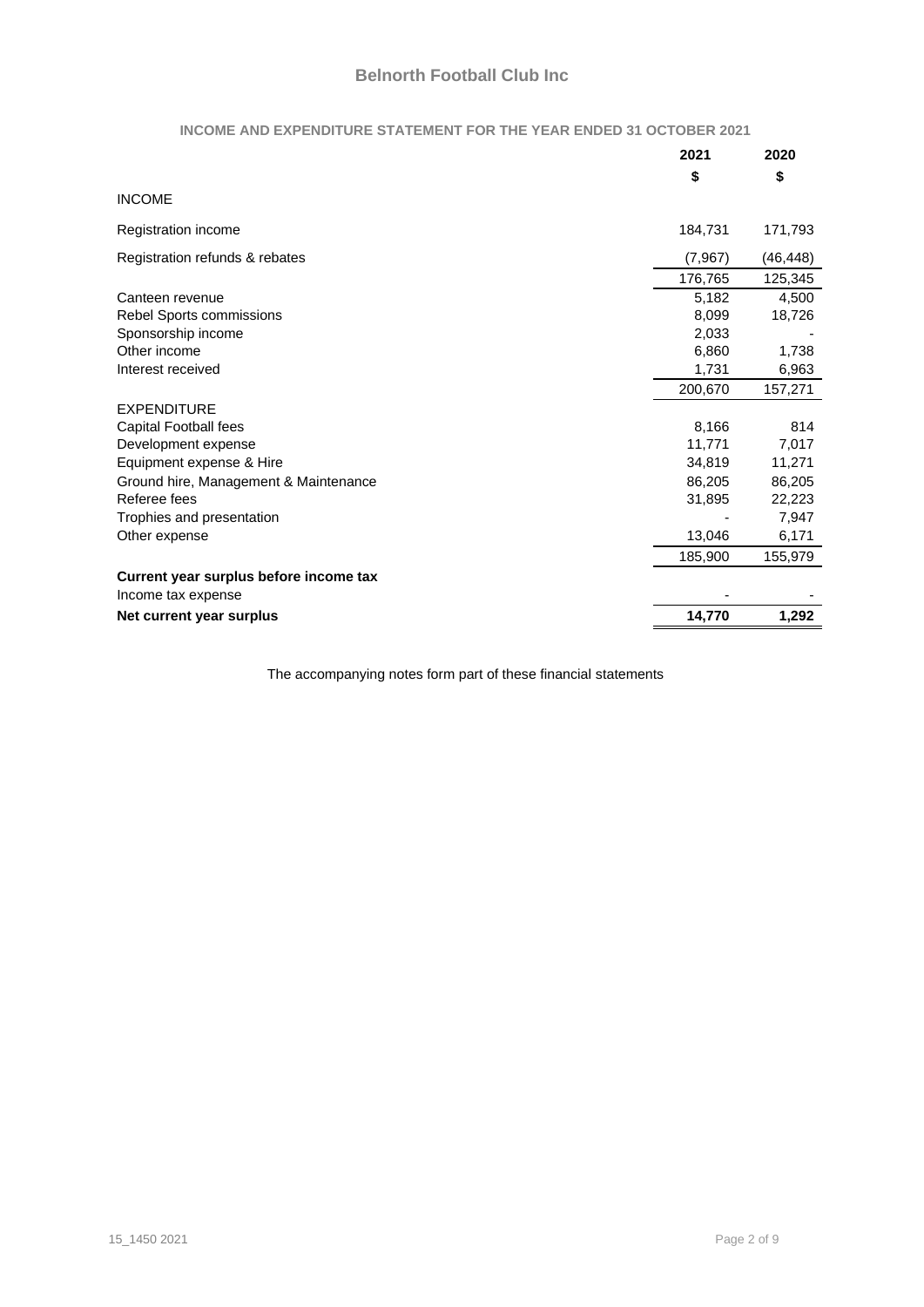# **Belnorth Football Club Inc**

|                                       | <b>Note</b>    | 2021     | 2020    |
|---------------------------------------|----------------|----------|---------|
| <b>ASSETS</b>                         |                | \$       | \$      |
| <b>CURRENT ASSETS</b>                 |                |          |         |
| Cash at bank                          | 2              | 443,583  | 441,131 |
| Cash on hand                          | $\overline{c}$ |          |         |
| Accounts receivable and other debtors | 3              | 15,318   | 26,299  |
| <b>TOTAL CURRENT ASSETS</b>           |                | 458,900  | 467,430 |
| NON-CURRENT ASSETS                    |                |          |         |
| Property, plant and equipment         |                | 59,824   | 46,678  |
| <b>TOTAL NON-CURRENT ASSETS</b>       |                | 59,824   | 46,678  |
| <b>TOTAL ASSETS</b>                   |                | 518,724  | 514,108 |
| <b>LIABILITIES</b>                    |                |          |         |
| <b>CURRENT LIABILITIES</b>            |                |          |         |
| Accounts payable and other payables   | 4              | 180      | 180     |
| <b>GST</b> payable                    | 4              | (4,547)  | 5,606   |
| <b>TOTAL CURRENT LIABILITIES</b>      |                | (4, 367) | 5,786   |
| NON-CURRENT LIABILITIES               |                |          |         |
| <b>TOTAL NON-CURRENT LIABILITIES</b>  |                |          |         |
| <b>TOTAL LIABILITIES</b>              |                | (4, 367) | 5,786   |
| <b>NET ASSETS</b>                     |                | 523,091  | 508,322 |
| <b>MEMBERS' FUNDS</b>                 |                |          |         |
| Retained surplus                      |                | 508,322  | 507,029 |
| Current year earnings                 |                | 14,770   | 1,292   |
| <b>TOTAL MEMBERS' FUNDS</b>           |                | 523,091  | 508.322 |

# **ASSETS AND LIABILITIES STATEMENT FOR THE YEAR ENDED 31 OCTOBER 2021**

## **STATEMENT OF CHANGES IN EQUITY FOR THE YEAR ENDED 31 OCTOBER 2021**

|                                                                                  | <b>Retained</b><br><b>Earnings</b> | <b>Prior Year</b><br>Adjustment | Grant<br><b>Contribution</b> | Total   |
|----------------------------------------------------------------------------------|------------------------------------|---------------------------------|------------------------------|---------|
|                                                                                  | \$                                 | \$                              | \$                           | \$      |
| <b>Balance at 1 November 2019</b>                                                | 498,085                            | 8,944                           |                              | 507,029 |
| Total comprehensive income for the year                                          |                                    |                                 |                              |         |
| Prior year adjustment                                                            | 8,944                              | (8,944)                         |                              |         |
| Profit attributable to members                                                   | 1,292                              |                                 |                              | 1,292   |
| Total comprehensive income for the year<br>attributable to members of the entity |                                    |                                 |                              |         |
| Balance at 31 October 2020                                                       | 508,322                            |                                 |                              | 508,322 |
| <b>Balance at 1 November 2020</b><br>Total comprehensive income for the year     | 508,322                            |                                 |                              | 508,322 |
| Profit attributable to members                                                   | 14,770                             |                                 |                              | 14,770  |
| Total comprehensive income for the year<br>attributable to members of the entity |                                    |                                 |                              |         |
| <b>Balance at 31 October 2021</b>                                                | 523,092                            |                                 |                              | 523,092 |

The accompanying notes form part of these financial statements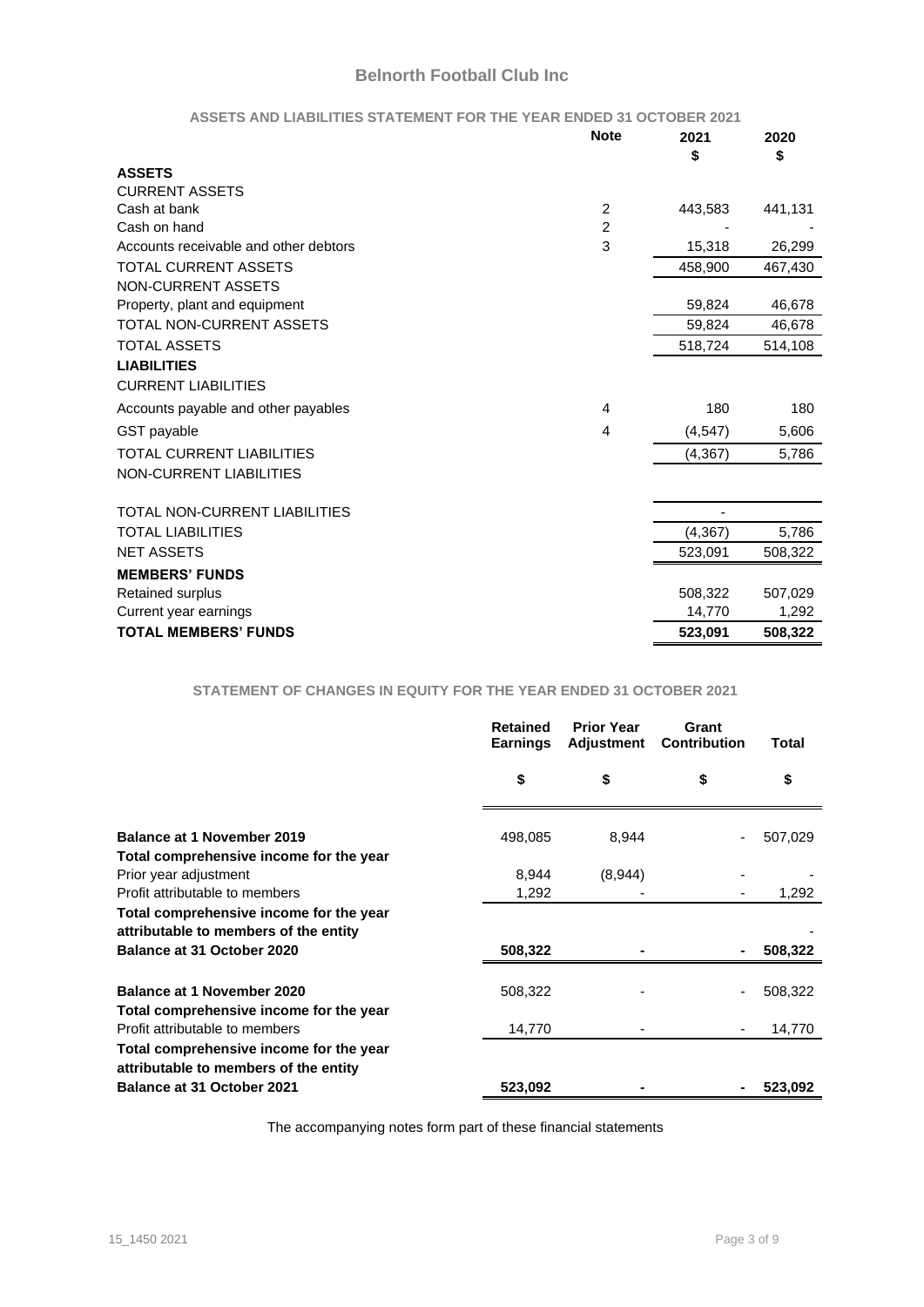## **NOTES TO THE FINANCIAL STATEMENTS FOR THE YEAR ENDED 31 OCTOBER 2021**

### NOTE 1: SUMMARY OF SIGNIFICANT ACCOUNTING POLICIES

The financial statements are special purpose financial statements prepared in order to satisfy the financial reporting requirements of the Belnorth Football Club Incorporated. The committee has determined that the association is not a reporting entity.

The financial statements have been prepared on an accrual basis and are based on historical costs. They do not take into account changing money values or, except where stated specifically, current valuations of non-current assets.

The following significant accounting policies, which are consistent with the previous period unless stated otherwise, have been adopted in the preparation of these financial statements.

#### **Accounting Policies**

#### **Income Tax**

Belnorth Football Club Incorporated is exempt from income tax expense in terms of the *Income Tax Assessment Act 1997.*

#### **Cash and Cash Equivalents**

Cash and cash equivalents include cash on hand, deposits held at-call with banks, other short-term highly liquid investments with original maturities of three months or less, and bank overdrafts.

#### **Property, Plant and Equipment (PPE)**

Equipment is carried at cost.

#### **Accounts Receivable and Other Debtors**

Accounts receivable and other debtors include amounts due from members as well as amounts receivable from customers for goods sold in the ordinary course of business. Receivables expected to be collected within 12 months of the end of the reporting period are classified as current assets. All other receivables are classified as non-current assets.

#### **Revenue and Other Income**

Revenue from the rendering of a service is recognised upon the delivery of the service to the customers.

Interest revenue is recognised using the effective interest method, which for floating rate financial assets is the rate inherent in the instrument. Dividend revenue is recognised when the right to receive a dividend has been established.

Grant and donation income is recognised when the entity obtains control over the funds, which is generally at the time of receipt.

If conditions are attached to the grant that must be satisfied before the association is eligible to receive the contribution, recognition of the grant as revenue will be deferred until those conditions are satisfied.

All revenue is stated net of the amount of goods and services tax.

#### **Goods and Services Tax (GST)**

Revenues, expenses and assets are recognised net of the amount of GST, except where the amount of GST incurred is not recoverable from the Australian Taxation Office (ATO). Receivables and payables are stated inclusive of the amount of GST receivable or payable. The net amount of GST recoverable from, or payable to, the ATO is included with other receivables or payables in the assets and liabilities statement.

#### **Accounts Payable and Other Payables**

Accounts payable and other payables represent the liabilities outstanding at the end of the reporting period for goods and services received by the association during the reporting period that remain unpaid. The balance is recognised as a current liability with the amounts normally paid within 30 days of recognition of the liability.

# **Comparative Figures**

When required by Accounting Standards, comparative figures have been adjusted to conform to changes in presentation for the current financial year.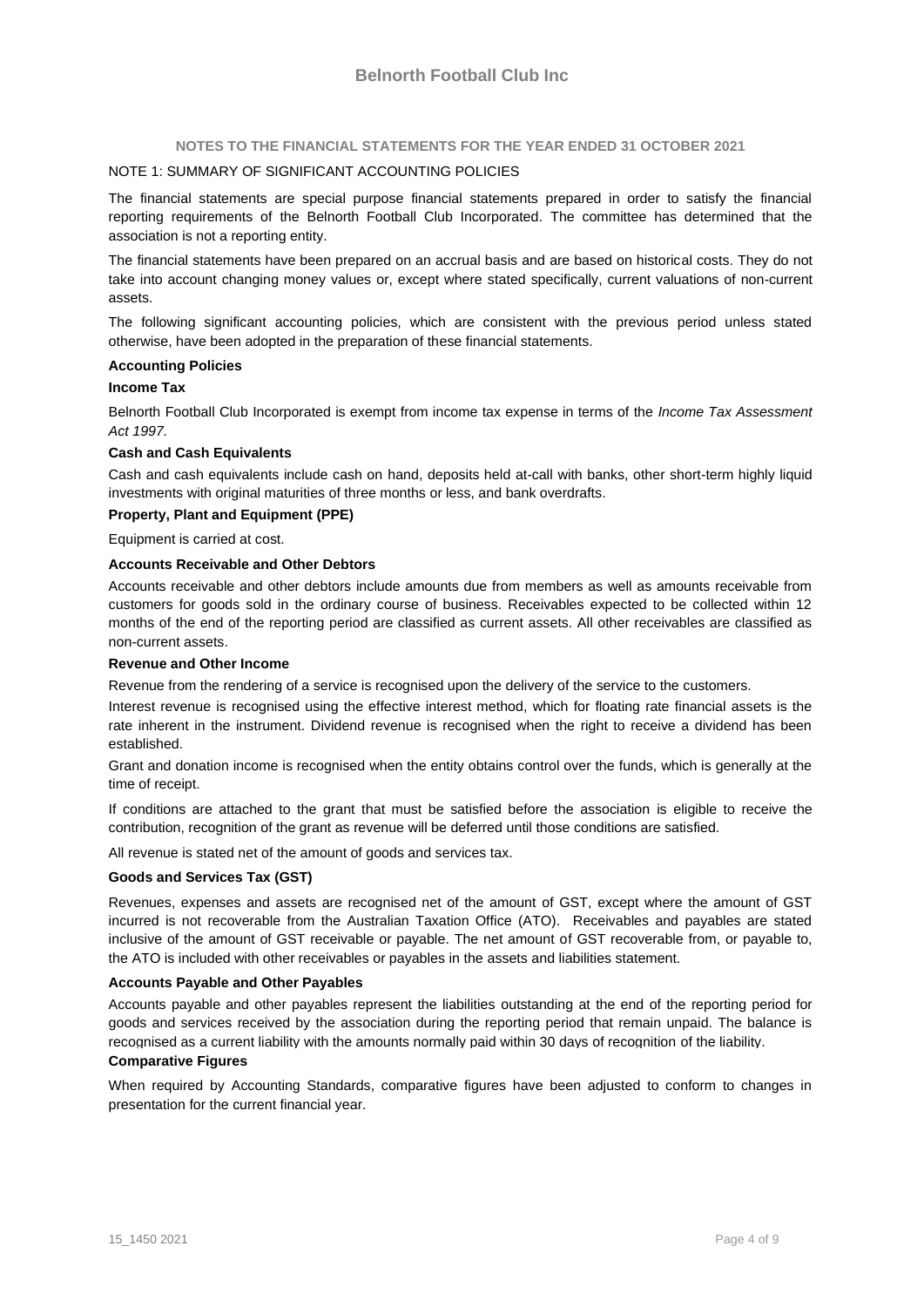## **NOTES TO THE FINANCIAL STATEMENTS FOR THE YEAR ENDED 31 OCTOBER 2021**

# NOTE 2: CASH

|                                             | 2021     | 2020    |
|---------------------------------------------|----------|---------|
|                                             | \$       | \$      |
| Cash at bank                                | 103,370  | 100,849 |
| Debit card                                  | 213      | 282     |
| Term deposits                               | 340,000  | 340,000 |
| Total cash at bank                          | 443,583  | 441,131 |
| Cash on hand                                |          |         |
| Total cash on hand                          |          |         |
|                                             |          |         |
| NOTE 3: ACCOUNTS RECEIVABLE AND OTHER       | 2021     | 2020    |
| <b>DEBTORS</b>                              | \$       | \$      |
| Contributions (members) receivable          | 6,580    | 5,600   |
| Other debtors                               | 8,738    | 20,699  |
|                                             | 15,318   | 26,299  |
|                                             |          |         |
| NOTE 4: ACCOUNT PAYABLE AND OTHER CREDITORS | 2021     | 2020    |
|                                             | \$       | \$      |
| Accounts payable and other payables         | 180      | 180     |
| GST payable                                 | (4, 547) | 5,606   |
|                                             | (4, 367) | 5,786   |

# NOTE 5: ASSOCIATION DETAILS

The registered office of the association is: Belnorth Football Club Incorporated PO Box 7418, Kaleen ACT 2617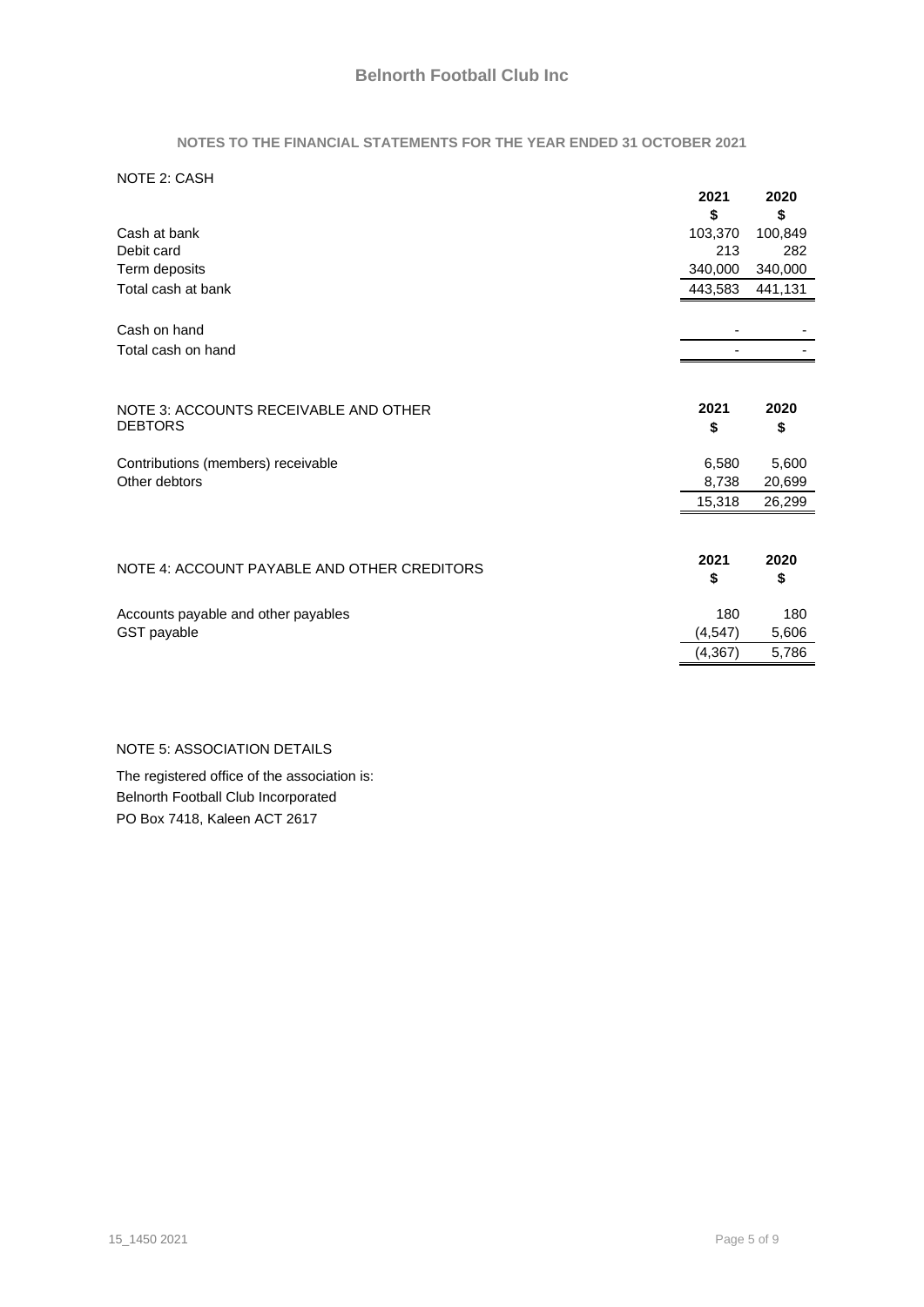# **Belnorth Football Club Inc**

### **ANNUAL STATEMENTS GIVE TRUE AND FAIR VIEW OF FINANCIAL POSITION AND PERFORMANCE OF INCORPORATED ASSOCIATION**

We, , and ,

being members of the committee of Belnorth Football Club Inc, certify that:

The statements attached to this certificate give a true and fair view of the financial position and performance of Belnorth Football Club Inc during and at the end of the financial year of the association ending on 31 October 2021.

Signed: Dated:

Signed: Dated: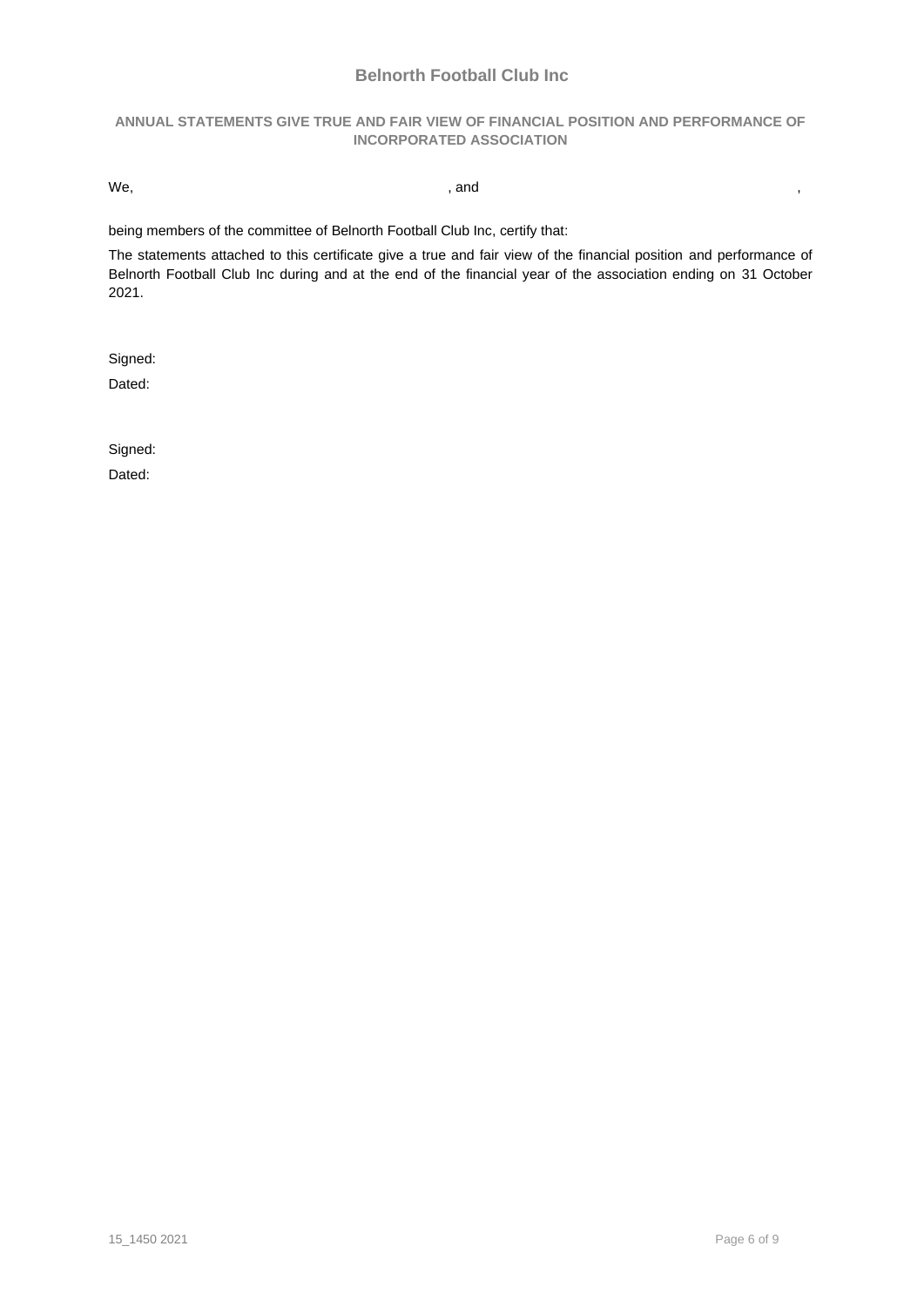

**Registered Company Auditor 15775 22 Hensman Street LATHAM ACT 2615 Mobile 0466 317 120**

## **ABN 36 761 490 955**

## **INDEPENDENT AUDITOR'S REPORT TO THE MEMBERS OF BELNORTH FOOTBALL CLUB INC**

#### **Report on the Audit of the Financial Report**

#### **Opinion**

I have audited the financial report of Belnorth Football Club Inc (the association), which comprises the assets and liabilities statement as at 31 October 2021, the income and expenditure statement for the year then ended, statement of changes in equity and notes to the financial statements, including a summary of significant accounting policies, and the certification by members of the committee on the annual statements giving a true and fair view of the financial position and performance of the association.

In my opinion, the accompanying financial report gives a true and fair view of the financial position of the association as at 31 October 2021 and its financial performance for the year then ended in accordance with the accounting policies described in Note 1 to the financial statements and the requirements of the *Associations Incorporation Act 1991.*

#### **Basis for Opinion**

I conducted my audit in accordance with Australian Auditing Standards. My responsibilities under those standards are further described in the *Auditor's Responsibilities for the Audit of the Financial Report* section of my report. I am independent of the association in accordance with the ethical requirements of the Accounting Professional and Ethical Standards Board's APES 110: *Code of Ethics for Professional Accountants* (the Code) that are relevant to my audit of the financial report in Australia. I have also fulfilled my other ethical responsibilities in accordance with the Code.

I believe that the audit evidence I have obtained is sufficient and appropriate to provide a basis for my opinion.

#### **Emphasis of Matter – Basis of Accounting**

I draw attention to Note 1 to the financial report, which describes the basis of accounting. The financial report has been prepared to assist the association to meet the requirements of the *Associations Incorporation Act 1991*. As a result, the financial report may not be suitable for another purpose. My opinion is not modified in respect of this matter.

## **Responsibilities of the Committee for the Financial Report**

The committee is responsible for the preparation and fair presentation of the financial report in accordance with the financial reporting requirements of the A*ssociations Incorporation Act 1991* and for such internal control as the committee determines is necessary to enable the preparation and fair presentation of a financial report that is free from material misstatement, whether due to fraud or error.

In preparing the financial report, the committee is responsible for assessing the association's ability to continue as a going concern, disclosing, as applicable, matters relating to going concern and using the going concern basis of accounting unless the committee either intends to liquidate the association or to cease operations, or has no realistic alternative but to do so.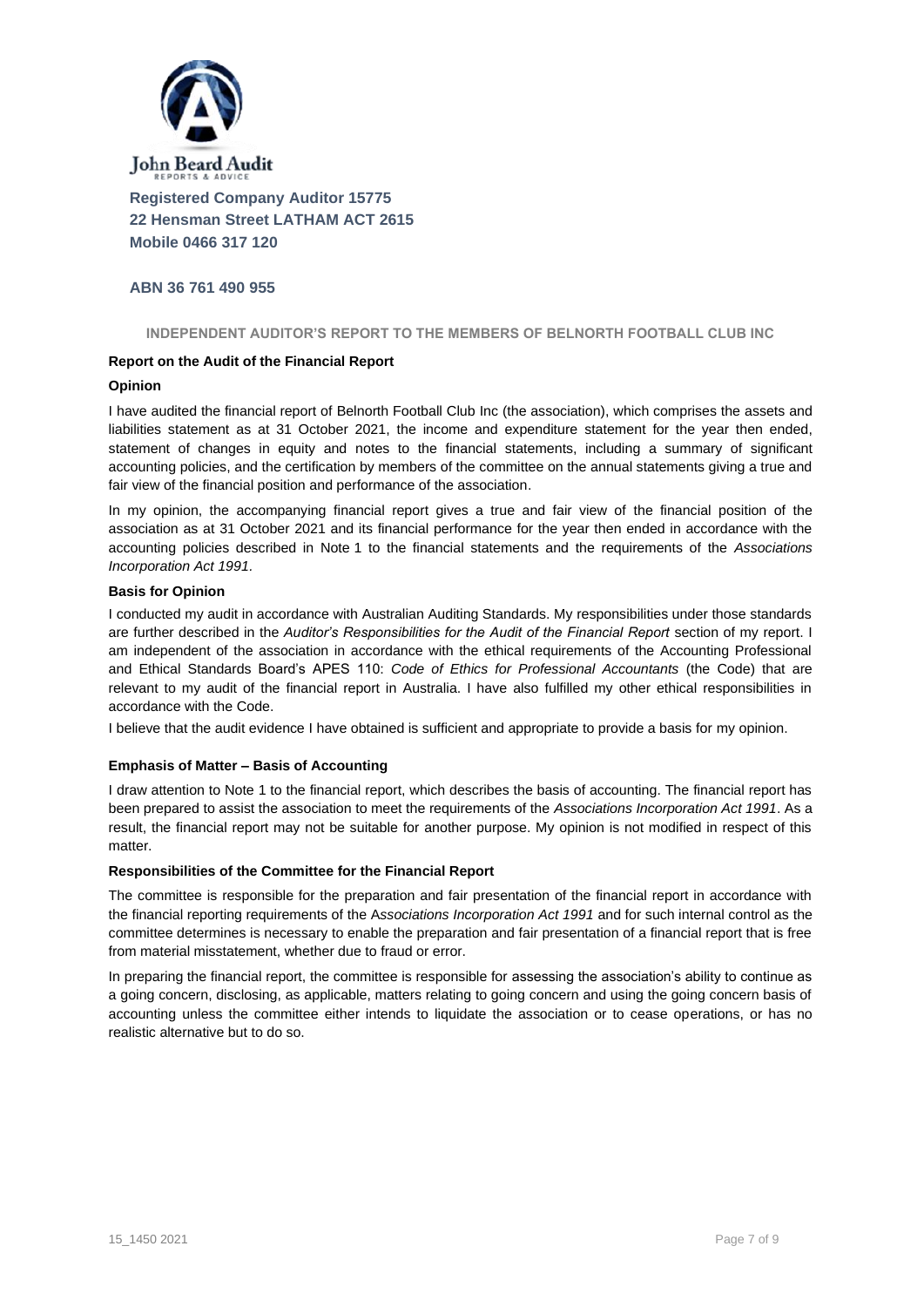

**INDEPENDENT AUDITOR'S REPORT TO THE MEMBERS OF BELNORTH FOOTBALL CLUB INC**

#### **Auditor's Responsibilities for the Audit of the Financial Report**

My objectives are to obtain reasonable assurance about whether the financial report as a whole is free from material misstatement, whether due to fraud or error, and to issue an auditor's report that includes my opinion. Reasonable assurance is a high level of assurance, but is not a guarantee that an audit conducted in accordance with the Australian Auditing Standards will always detect a material misstatement when it exists. Misstatements can arise from fraud or error and are considered material if, individually or in the aggregate, they could reasonably be expected to influence the economic decisions of users taken on the basis of this financial report.

As part of an audit in accordance with Australian Auditing Standards, I exercise professional judgement and maintain professional scepticism throughout the audit. I also:

- Identify and assess the risks of material misstatement of the financial report, whether due to fraud or error, design and perform audit procedures responsive to those risks, and obtain audit evidence that is sufficient and appropriate to provide a basis for my opinion. The risk of not detecting a material misstatement resulting from fraud is higher than for one resulting from error, as fraud may involve collusion, forgery, intentional omissions, misrepresentations, or the override of internal control.
- Obtain an understanding of internal control relevant to the audit in order to design audit procedures that are appropriate in the circumstances, but not for the purpose of expressing an opinion on the effectiveness of the association's internal control.
- Evaluate the appropriateness of accounting policies used and the reasonableness of accounting estimates and related disclosures made by the committee.
- Conclude on the appropriateness of the committee's use of the going concern basis of accounting and, based on the audit evidence obtained, whether a material uncertainty exists related to events or conditions that may cast significant doubt on the association's ability to continue as a going concern. If I conclude that a material uncertainty exists, I am required to draw attention in my auditor's report to the related disclosures in the financial report or, if such disclosures are inadequate, to modify my opinion. My conclusions are based on the audit evidence obtained up to the date of my auditor's report. However, future events or conditions may cause the association to cease to continue as a going concern.
- Evaluate the overall presentation, structure and content of the financial report, including the disclosures, and whether the financial report represents the underlying transactions and events in a manner that achieves fair presentation.

I communicate with the committee regarding, among other matters, the planned scope and timing of the audit and significant audit findings, including any significant deficiencies in internal control that I identify during my audit.

John Beard

**John Beard Registered Company Auditor** 

Dated this 3rd Day of December 2021